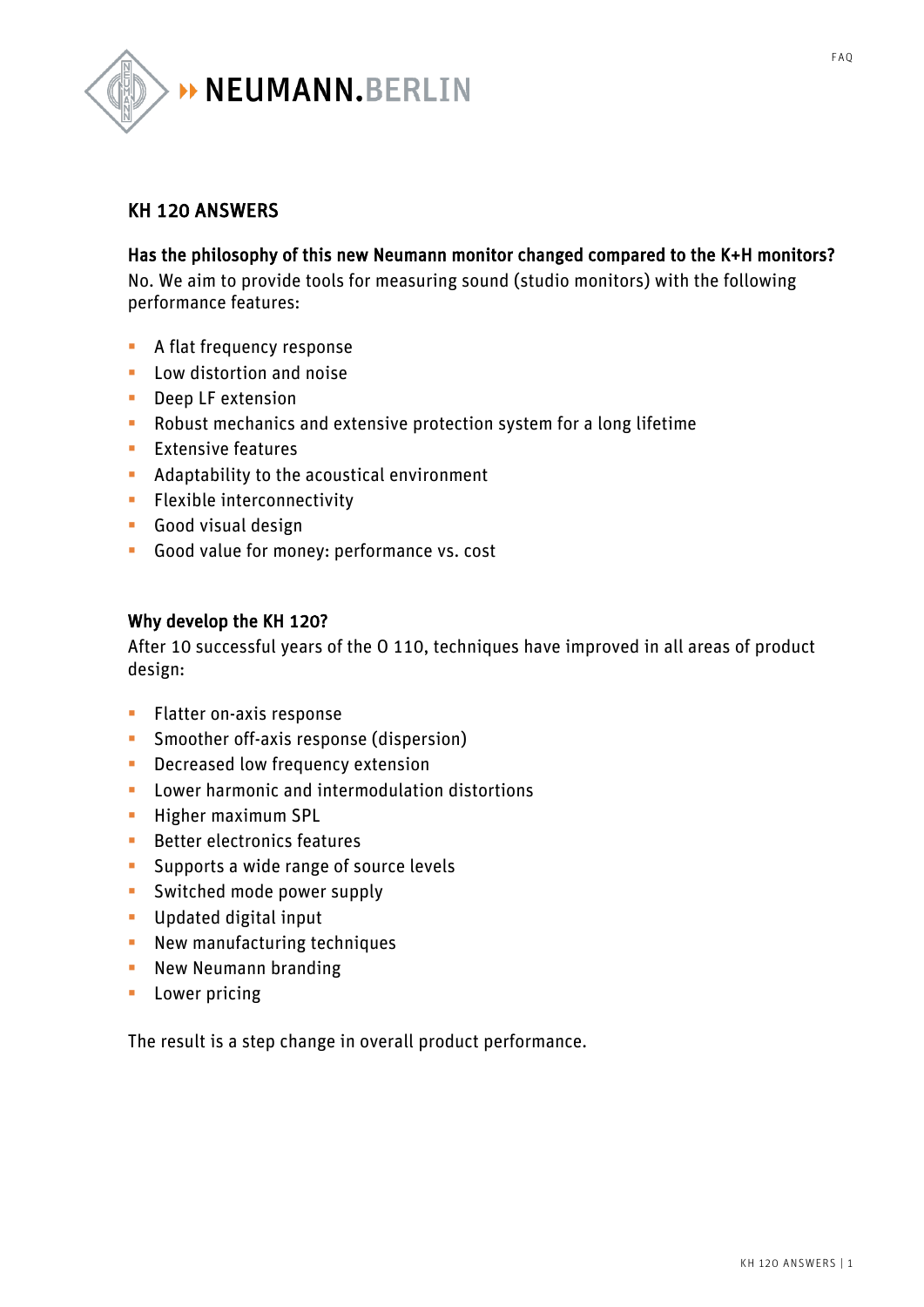

## What are the differences between the KH 120 and the O110?

Whilst the O 110 is a very good loudspeaker, the KH 120 has the following performance improvements:

- **•** Deeper LF: 52 vs. 56 Hz.
- **•** Slightly flatter frequency response
- § 3.4 dB higher maximum SPL: 111.1 vs.107.7 dB SPL at 1m (100 6000 Hz)
- Lower distortion (harmonic and intermodulation)
- Ergonomic acoustical control plus a new treble control
- § Wider range of input/output level adjustment: 35 dB vs. 24 dB.
- **Externally adjustable ground lift switch**
- **•** Dimmable bicolor front panel logo
- **EXTERGH** Higher maximum sample rate on the digital input: 192 kHz vs. 96 kHz
- Buffered BNC output for robust interconnectivity
- **•** Digital delay for time-of-flight and lip-sync adjustment
- § More consistent visual design to other models in the range
- Neumann branding for increased international recognition

## The KH 120 is cheaper than the O 110. Is it better or worse?

We have spent three years reviewing all aspects of the design to optimize the product's overall performance whilst simultaneously reducing the parts and manufacturing costs. The result is a better product at a lower cost.

## Why did you use a different enclosure material?

We have used aluminum for the cabinet material as it provides a good balance between these features:

- § Ability to make the desired shapes: waveguide, corners, rear panel, internal fixings
- § Good heatsink for amplifiers
- § Good electromagnetic shielding
- **•** Homogenous (even density) material
- § Good acoustical behavior
- Unit cost of parts
- § Good handling in manufacturing
- Robust
- Can be recycled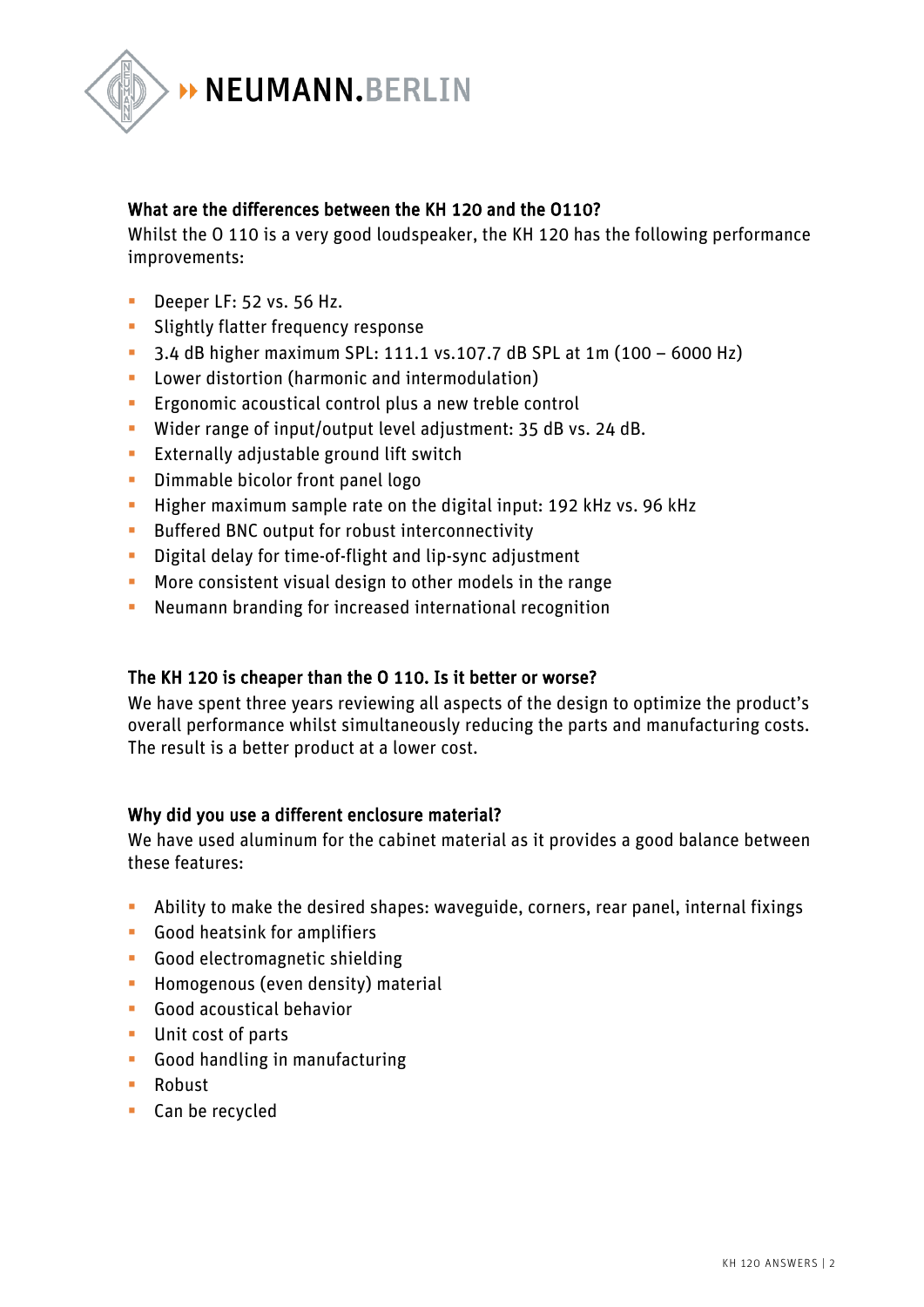

## Why is the x-over frequency fix at 80 Hz

Adding a subwoofer to a loudspeaker has a couple of advantages which are:

- Lower cut off frequency (18 Hz, -3 dB)
- More freedom regarding placement

The directivity of a loudspeaker is quite omnidirectional at low frequencies. This leads to reflections at the front wall which interferes with its direct signal. This interference leads to strong cancelations in the frequency response and should be avoided.

o Since the lower cutoff frequency of the loudspeaker is increased to 80 Hz, the distance which should be avoided between front wall and loudspeaker is less wide.

distance to be avoided in full range mode:

| KH 80  | $0,4$ m $$ 1,5 m                                          |
|--------|-----------------------------------------------------------|
| KH 120 | $0,4$ m  1,7 m                                            |
| KH 310 | $0,4$ m  2,3 m                                            |
| KH 420 | $0,4$ m  2,9 m                                            |
|        | distance to be avoided in bass managed mode               |
| KH 80  | $0,4$ m  1,0 m                                            |
| KH 120 | $0,4$ m  1,0 m                                            |
| KH 310 | $0,4$ m  1,0 m                                            |
| KH 420 | $0,4$ m $1,0$ m                                           |
|        | The subwoofer should be placed directly at the front wall |

- Higher max SPL
- Less harmonic distortion
- Less intermodulation distortion
- More flexibility with acoustical controls
- Possibility for lateral room mode suppression with subwoofer placement

The x-over frequency between the loudspeakers and the subwoofer has a significant influence on several acoustical parameters.

This is an overview of how a decrease of the x-over frequency influences these parameters

| <b>PARAMETER</b>                  | <b>SYSTEM PERFORMANCE</b> |
|-----------------------------------|---------------------------|
| <b>MAX SPL</b>                    | drops                     |
| <b>GROUP DELAY</b>                | <b>Increases</b>          |
| LOCALIZATION                      | decreases                 |
| THD                               | <b>Increases</b>          |
| <b>INTERMODULATION DISTORTION</b> | <i>ncreases</i>           |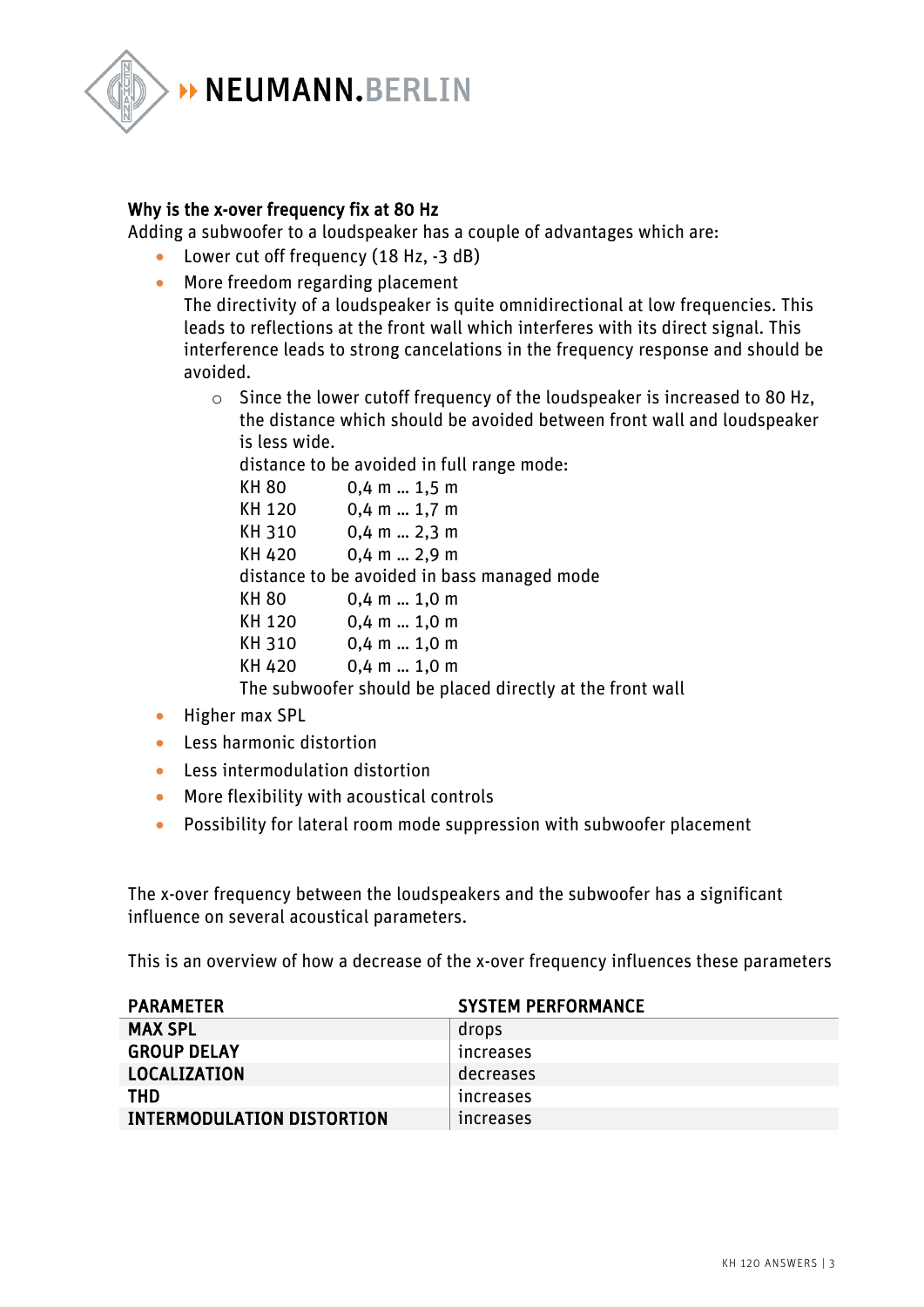

We've carefully chosen a x-over frequency which leads to the best compromise between these advantages and disadvantages of higher and lower x-over frequencies.

As long as the x-over frequency is below the natural cut off frequency of the loudspeaker this relationship is valid for all loudspeakers.

However, depending on the acoustical circumstances inside the room it might be useful to change the x-over frequency. This can for example be the case if the subwoofer stimulates a strong room mode at e.g. 80 Hz while the monitor doesn't. In this case it would help to reduce the x-over frequency.

By having a close look at just some of these relationships users are often inclined to weight these parameters high which then leads to an either increase or decrease of the xover frequency.

To achieve the best acoustical performance of the system in the by far most conditions we decided to define the x-over frequency at a fixed frequency of 80 Hz knowing that at some rare cases a different frequency may lead to slightly better results.



## **Dependency of the x-over frequency in terms of group delay**<br>Sens.@2.83V, 1m x-Over 24 dB LiRi, 70 Hz, 80 Hz, 90 Hz<br>Sens.@2.83V, 1m

less tight bass impulse.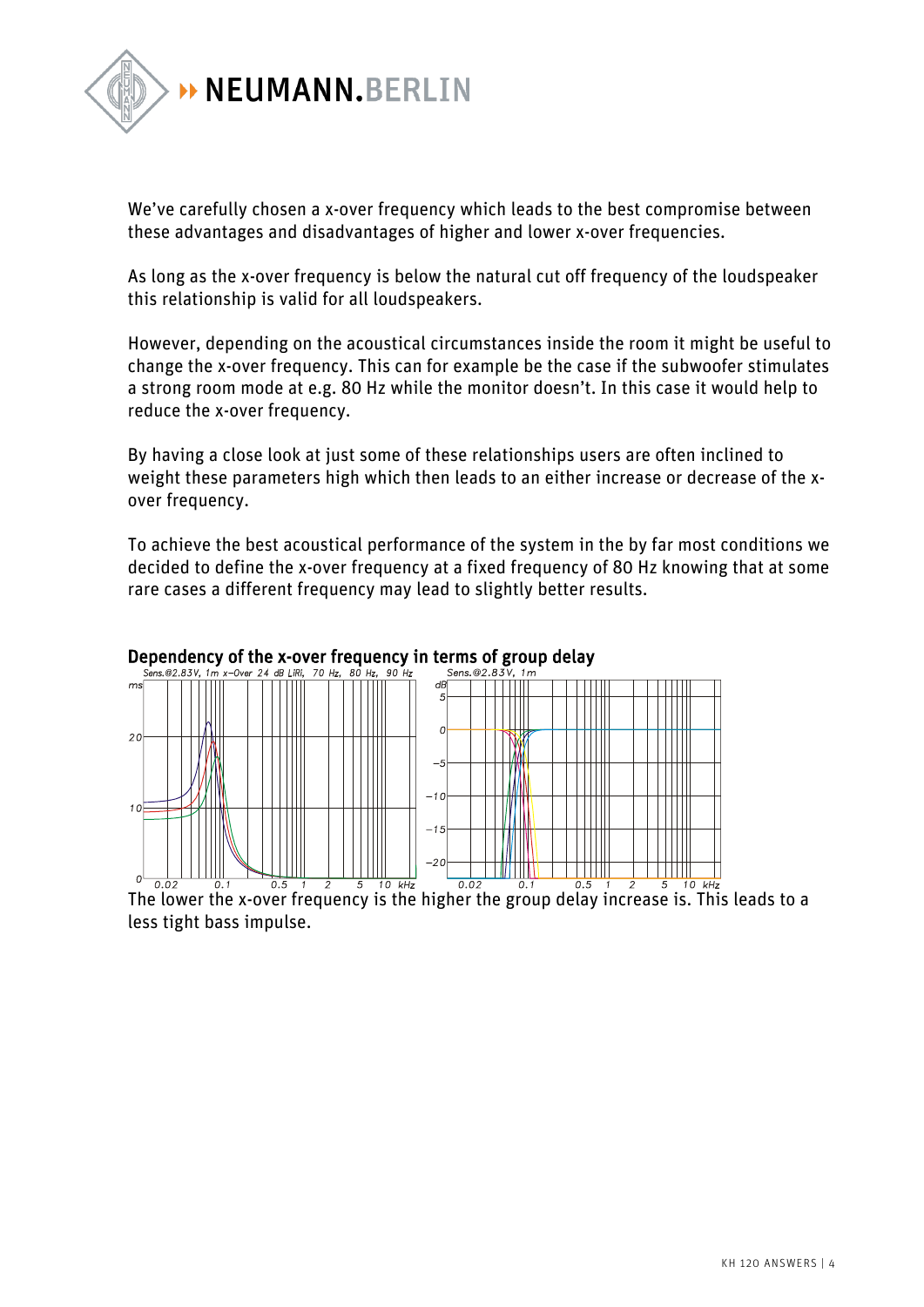

## Intermodulation distortion





Total harmonic distortion (at 95 dB SPL in 1 m)

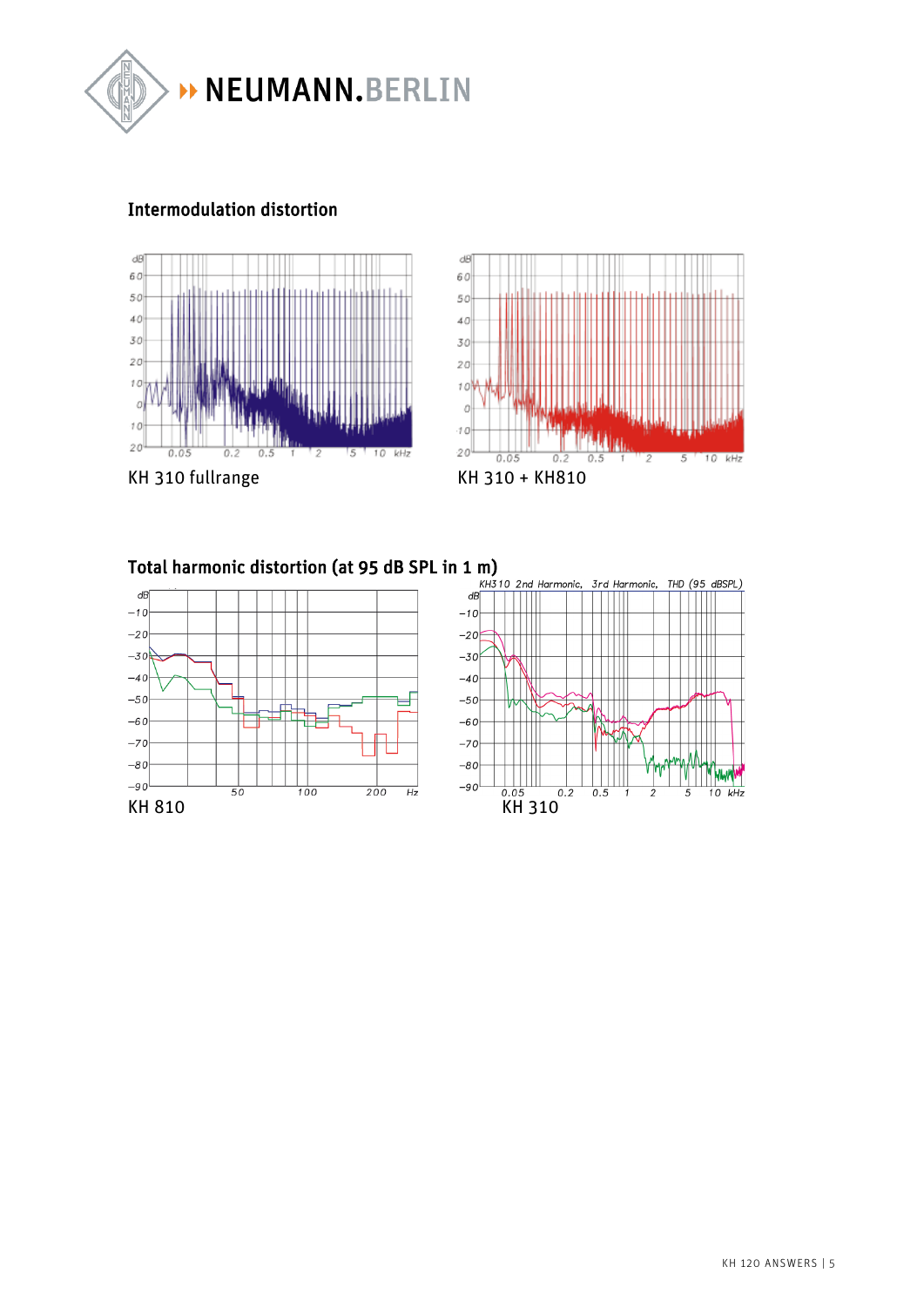

# **NEUMANN.BERLIN**



## **Loudspeaker-Boundary Location**

- Low frequency energy from loudspeakers is omni-directional
- Direct sound combines with reflected sound
- Constructive and destructive interference (comb filtering) results
- **First notch at**  $\frac{1}{4}\lambda$  **is the strongest**
- $\blacksquare$  Move the loudspeaker and/or add a subwoofer
- Also consider the listening position's distance to the back wall  $(1/4\lambda)$
- Also consider other  $\frac{1}{2}\lambda$  cancellations from the side walls, floor and ceiling





## Why has the woofer grille a shape of a woofer cone?

Flat grilles of this size tend to have a high frequency ringing sound, however, after many trials, we found that this cone shaped design minimizes the resonances. Additionally, the woofer grill shape brings a family look to the whole product range, both now and into the future. Finally, a shaped grille is mechanically more robust than a flat grille.

## There is no heat sink, are the power amplifiers smaller or do you use digital amplifiers with higher efficiency?

The power amplifiers are the same in the KH 120 and the O 110. We use a class A/B design which has the best performance, particularly in the mid-to-high frequency region. The consequence of this is an amount of heat that needs to be dissipated. However the whole of the aluminum cabinet acts as a heatsink so there does not need to be a conventional looking discrete heatsink.

## The KH 120 uses a wide range power supply. Isn´t that worse than a standard transformer power supply?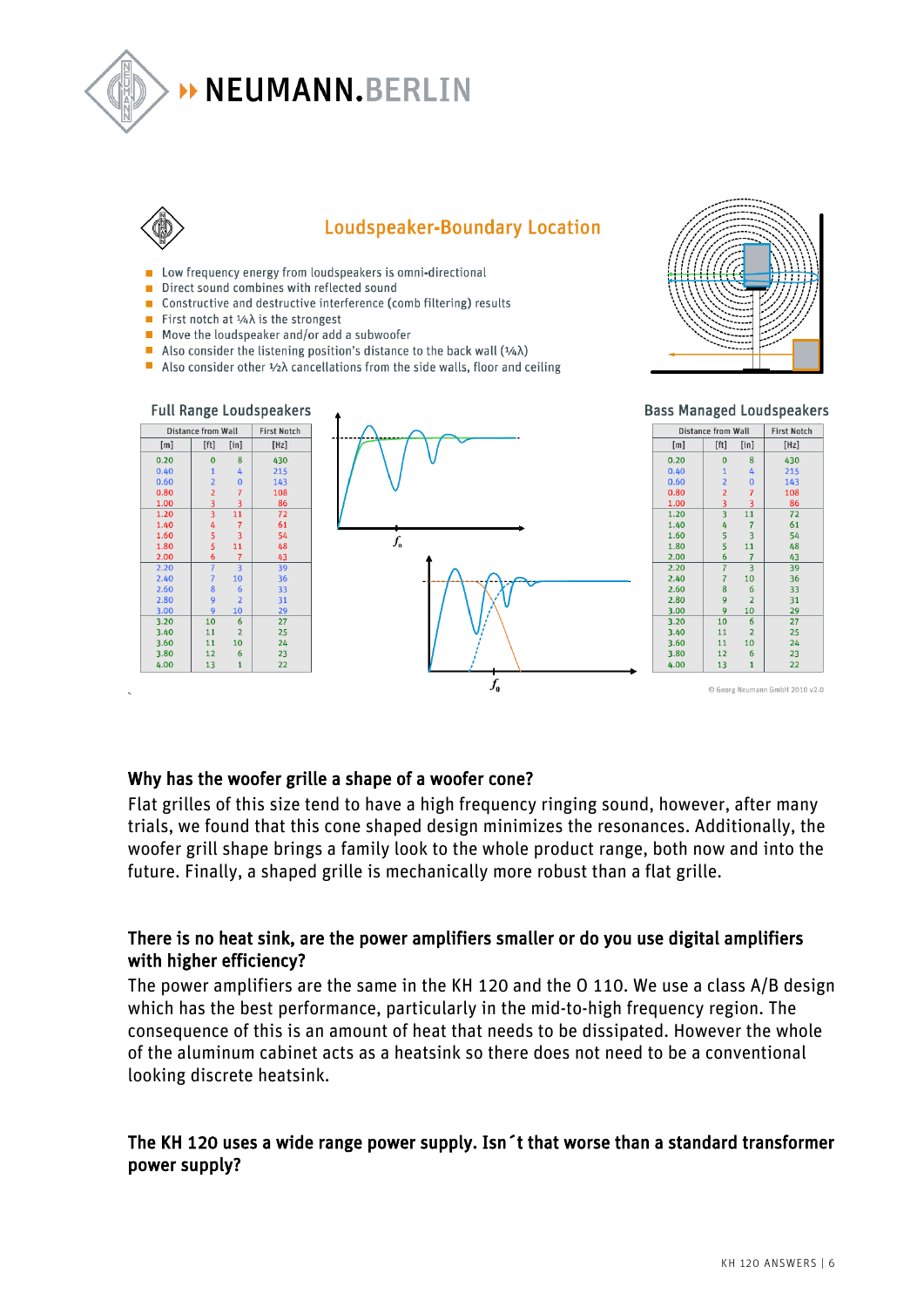

The switched mode power supply has the advantage of allowing the KH 120 to be taken anywhere in the world without having to use step-up or step-down transformers. Additionally this type of power supply is more robust to poor quality mains supplies (voltage fluctuations) as the input voltage is converted to a stable dc supply not stepped down based on a fixed transformer turns ratio. Also mains hum (50/100 Hz or 60/120 Hz) commonly seen in linear transformer designs is avoided. On the other hand, designing the supply is harder but we have managed to achieve a very good performance, plus the benefits just mentioned.

## Why don´t you have a transformer-balanced input stage in the KH 120?

There is no transformer-balanced input version of the KH 120 due to a lack of customer demand and to the reduced the cost of managing many article numbers. Our electronicbalanced inputs are very robust to electrical noise, especially when use in combination with the ground lift switch.

## I´d like to have a different color than RAL 7021? What can I do?

Currently we only offer Anthracite (RAL 7021) as a cabinet color. It is NOT recommended to try and paint the cabinet a different color as it would have to be completely disassembled first, painted, and then reassembled. The additional thickness of the newly applied paint can create difficulties in reassembly. Additionally the reassembled product would have to be retested to ensure correct performance according to the specifications. The tools for these measurements are very specialized, not commonly available and hard to set up correctly.

## Can I use the KH 120 in combination with "O" monitors?

Yes and no. The sound character is very similar so the Neumann KH 120 A / KH 120 D can be used a drop in replacement for the K+H O 110 / O 100 D (with some exceptions). Here are some examples:

- Always use the same loudspeaker model in a stereo pair. Do not use one  $0.110 / 0.100$ D for the left and one KH 120 A / KH 120 D for the right as the imaging will not be optimal due to slight magnitude and phase differences between the models.
- § If there is a pair of O 110 / O 100 D and the system needs to be extended to a multichannel 5.1 system, simply add three KH 120 A / KH 120 D monitors and a subwoofer if not already present. Then move the O 110s to rear channels.
- **•** If there is a large broadcasting facility with many pairs of O 110 / O 100 D, simply start using KH 120 A / KH 120 D as a direct replacement. The sound character is very similar so
- § If there is a pair of O 300 / O 300 D and the system needs to be extended to a multichannel 5.1 system, simply add another O 300 / O 300 D for the center and a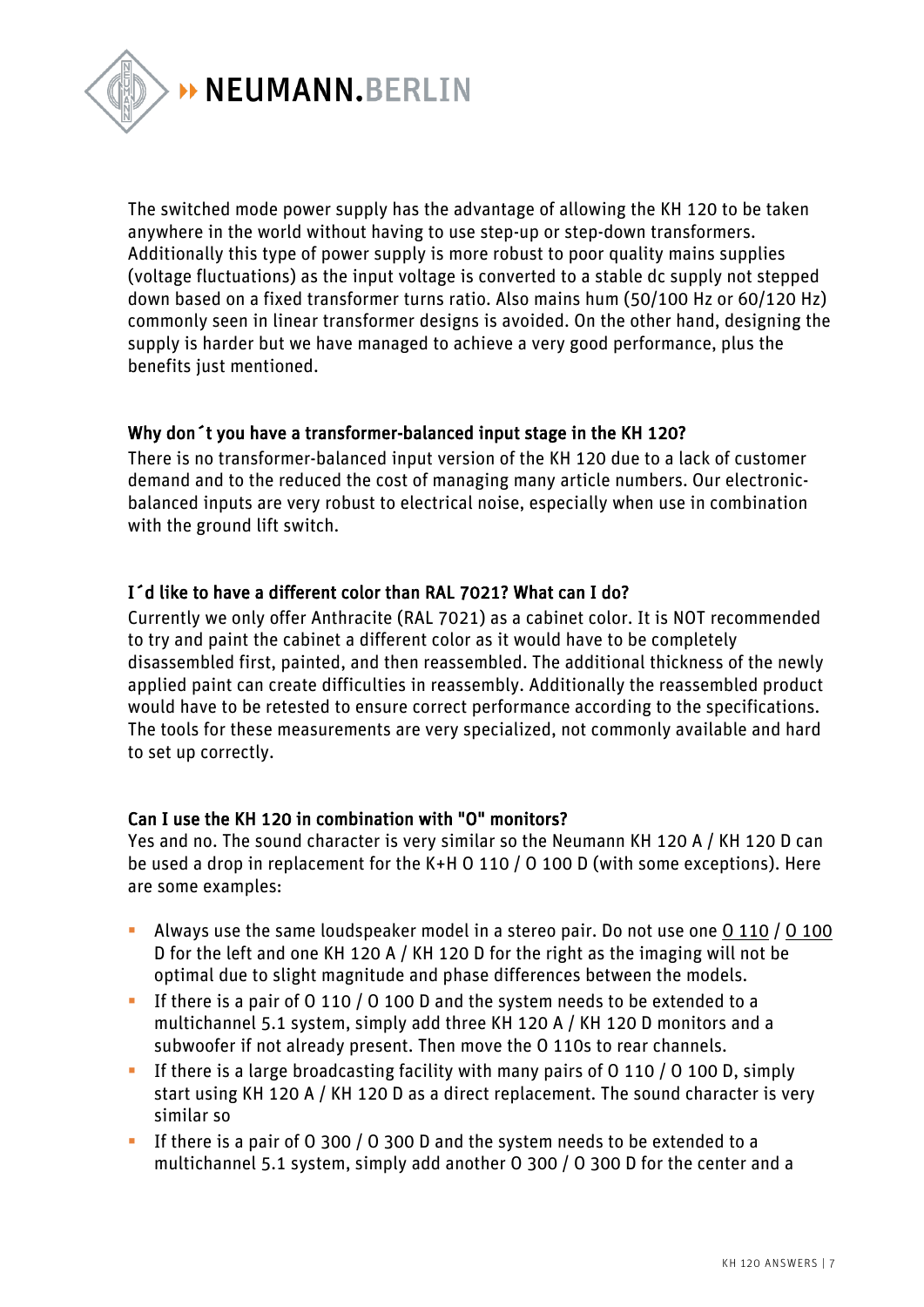

subwoofer if not already present. Then and add two KH 120 A / KH 120 D for the rear channels.

## Can I use the same O 110 mounting hardware on the KH 120?

Some of the existing mounting hardware does not work with the KH 120 A / KH 120 D or is inappropriate and so will be discontinued:

§ LH 7, LH 8, LH 27, LH 31, LH 38, KG 30

Some of the existing mounting hardware works with the KH 120:

§ LH 28, LH 29, LH 32, LH 43, LH 45, LH 46, LH 47, LH 48

Some new mounting hardware items have been added to the range:

■ LH 61, LH 64, LH 65

If a KH 120 A / KH 120 D is to be mounted where an O 110 is currently mounted, it is possible that some new mounting hardware is required. For example an LH 61 is required in place of the LH 31 or LH 38.

## Is there a difference in the input sensitivity of an O 110 and a KH 120?

The input sensitivity of the O 110 / O 110 D and the KH 120 A / KH 120 D are not the same. There were sometimes complaints about our loudspeakers having too low a sensitivity when used with consumer equipment, so a wider range of settings on the level controls is being added to new products. This started with the O 410 midfield monitor, then the O 810 and O 870 subwoofers, next the KH 120 A / KH 120 D nearfield monitor, and now the KH 810 and KH 870 subwoofers. Future product releases will have a similar control set.

The default setting on a O 110 / O 110 D is 0 dB attenuation.

The default settings on a KH 120 A / KH 120 D are:

| Input attenuator | $O$ dB                                   |
|------------------|------------------------------------------|
| Output level     | 100 dB SPL at 1m for a 0 dBu input level |

With these settings the output level of an O 110 / O 110 D is 4.5 dB lower than the KH 120 A / KH 120 D. To get the two loudspeakers playing at the same output level for the same input level (input sensitivity), simple use the input attenuator of the KH 120 A / KH 120 D: turn it down by 4.5 dB (conveniently, -5 dB is marked on the back panel label). This